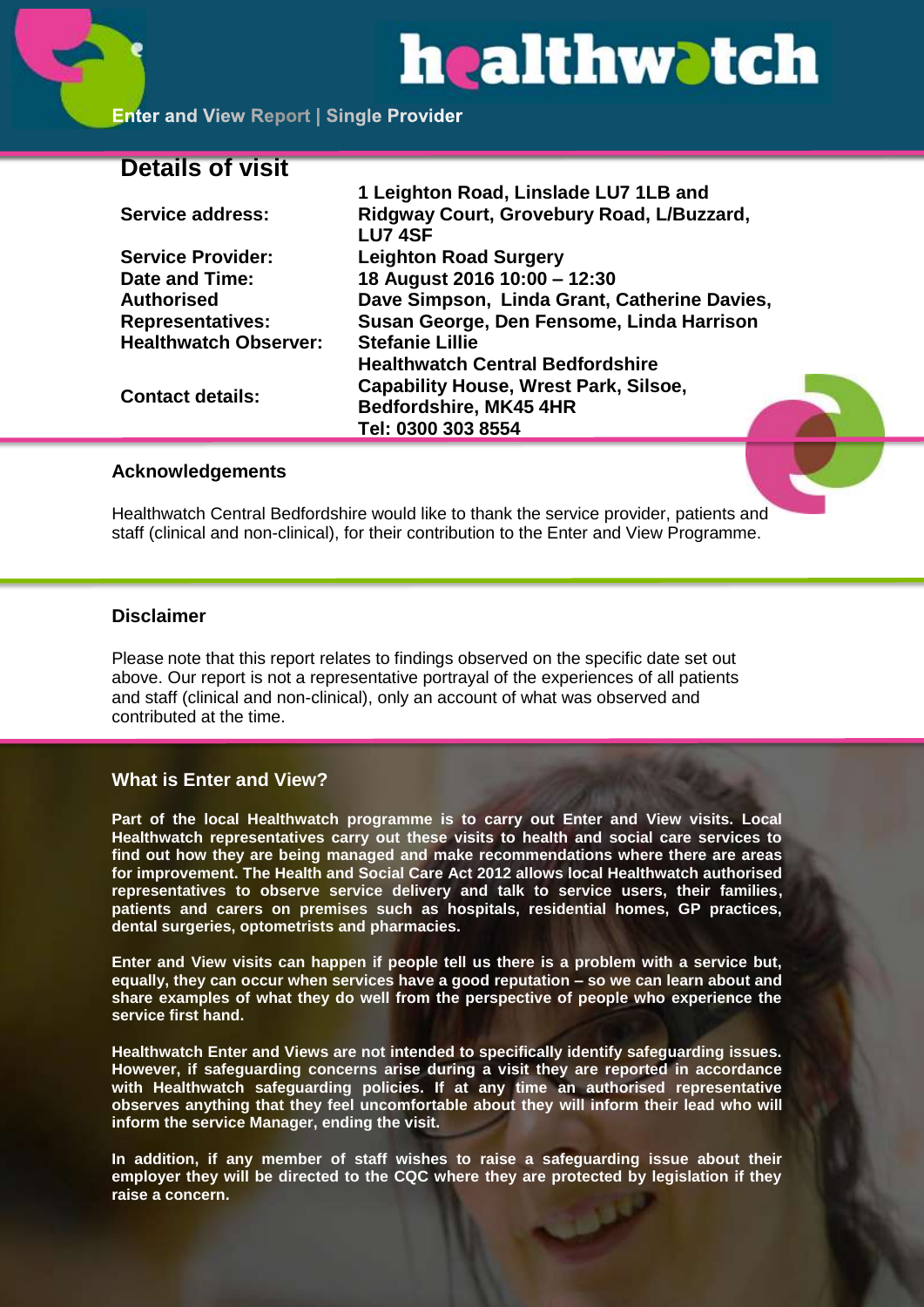

# **Purpose of the visit**

- $\triangleright$  To engage with patients of GP Practices and understand how dignity is being respected;
- $\triangleright$  Identify examples of good working practice;
- $\triangleright$  Observe patients engaging with staff (clinical and non-clinical), and their surroundings.

# **Strategic drivers**

- Care Quality Commission dignity and wellbeing strategy.
- GP Surgeries are a Local Healthwatch priority.

# **Methodology**

This was an announced Enter and View Visit carried out at Leighton Road Surgery, Grovebury Road Surgery and LRS at Ridgeway Court.

A letter and posters announcing Healthwatch Central Bedfordshire's (HWCB) visit were previously sent to the practice. A questionnaire was also sent to the Practice Manager to complete prior to the visit.

Healthwatch Central Bedfordshire delivered copies of a questionnaire for patients to fill in, together with a 'response box', to post their completed questionnaires prior to HWCB's visit. These were delivered to all three sites. The purpose was to minimise disruption and inconvenience to patients during the visit.

On the day of the visit, the Practice Managers had arranged 'booked slots' for HWCB representatives to talk to GPs and members of their administration and clinical staff. This was in addition to speaking to patients in the waiting area. Representatives also undertook a tour of the premises to observe accessibility, including disabled access, the availability of patient information and condition of the building.

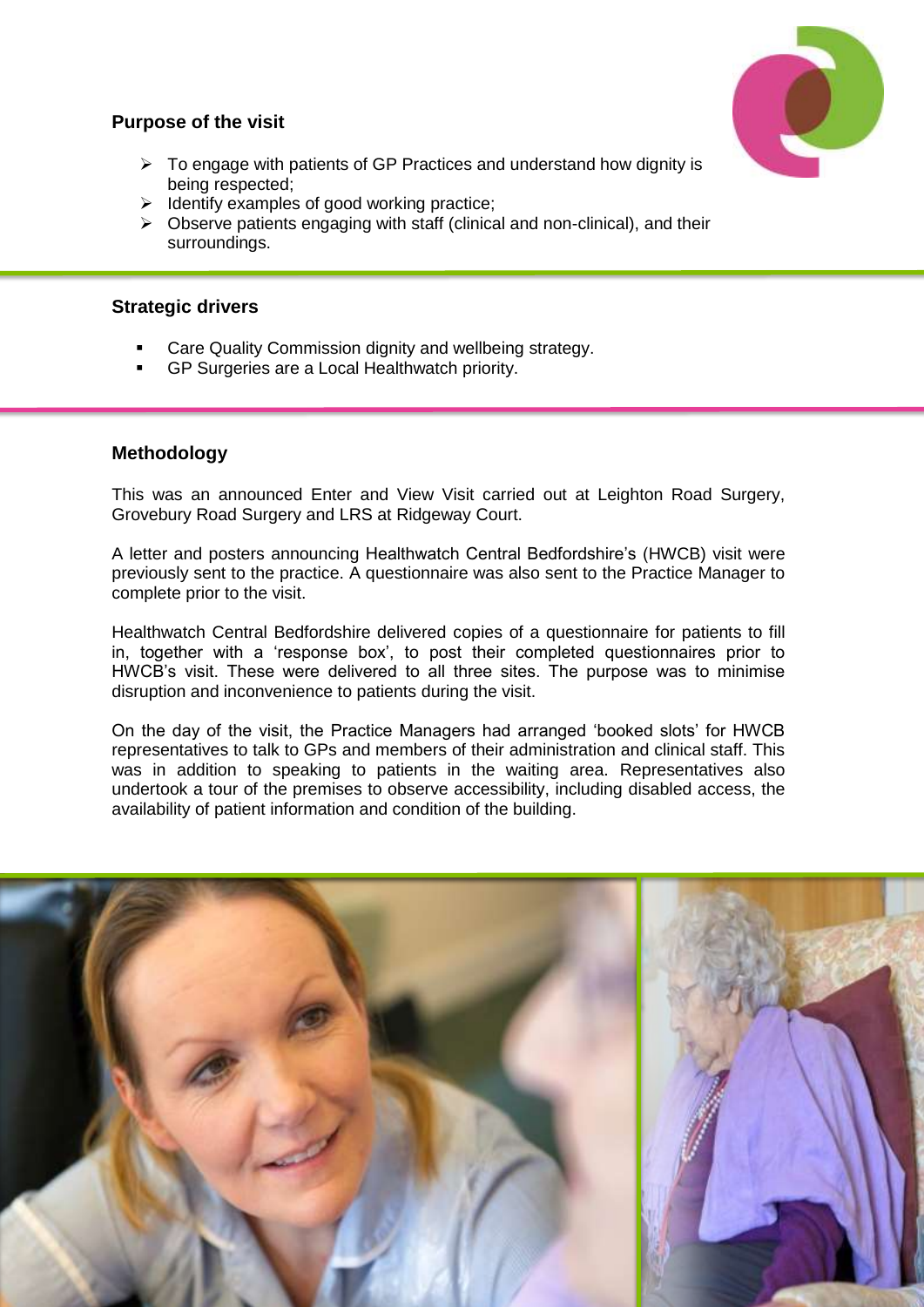# **Summary of findings**



The Practice which is a Training Practice for GP Registrars operates from three sites in the area, the main one is at Leighton Road situated between a petrol station and a small industrial complex. These purpose-built premises are owned by Assura Ltd of Warrington and are maintained by the Partners.

The branch surgeries are located at Ridgeway Court on Grovebury Road in a modern, two-storey brick-built complex housing several other businesses. LRS at Ridgeway Court and Grovebury Road Surgery are situated in two adjoining wings of the Ridgeway Court complex, which is located in an industrial area of Leighton Buzzard.

Future plans include 'knocking through' the adjoining wall between LRS at Ridgeway Court and Grovebury Road surgeries to facilitate easier access for patients. The latter surgery includes patient waiting areas located in three different sections of the building. Access to the upper floors on these two sites is via several flights of stairs and three internal lifts, including disabled access lifts.

The Leighton Road Surgeries and Grovebury Road Surgery amalgamated on 1st April 2016, and the intervening period has been a time of change, adjustment and learning for both staff and patients. At the time of the visit, the Leighton Road Surgery site hold daily 'Sit and Wait' clinics, while all routine appointments and clinics are held at Ridgeway Court. The Leighton Road site is also the 'administrative hub' and contains the call centre.

The Leighton Road group of surgeries currently serve approx. 22,600 patients in the Leighton Buzzard area.

The overall impression gained during the visit is of a modern, forward thinking, caring Practice which aims to provide the best service for its patients.

HWCB representatives were also impressed by the very large number of HWCB Patient Questionnaires which were completed and would like to thank the reception staff at the surgeries for encouraging patients to fill in the questionnaire.

# **Results of visit**

# **Staff**

Practice staff at all three surgeries, in total, include:

- Nine GPs four of whom are Partners, and four locums;
- Four male and five female GPs;
- 15 Practice Nurses:
- **Seven Minor Illness Nurses:**
- **Two Nurse Prescribers:**
- Newly recruited pharmacist;
- **Five Healthcare Assistants (HCAs);**
- 16 Reception Staff;
- 24 other staff members.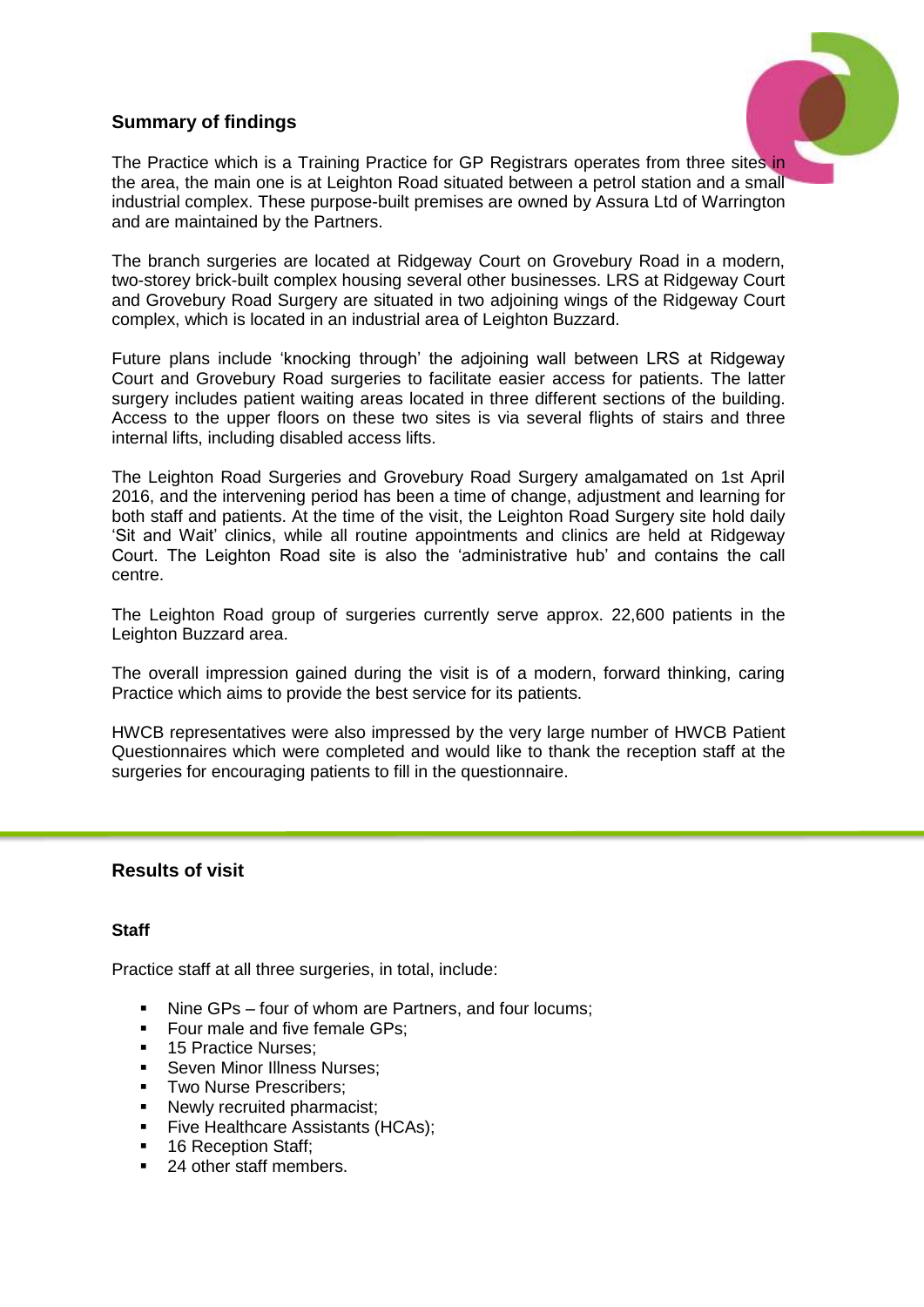Specialist Services provided:

- Daily 'Urgent Care Sit & Wait Clinic';
- Daily 'Drop in Bloods' Clinic;<br>• Minor surgery clinic:
- Minor surgery clinic;
- **Joint Injection clinic;**
- Post Natal check clinic:
- Obstetric Ultrasound clinic provided by the L&D University Hospital;
- **Diabetes:**
- COPD;
- **Asthma:**
- **Anticoagulation;**
- **Hypertension;**
- **Heart Conditions;**
- **Baby Immunisation;**
- **Coil**;
- CHD;
- **Smoking Cessation;**
- **Maternity Services:**
- **Travel Immunisation:**
- Phlebotomy with 'Drop-in Blood' Clinic;
- Yellow Fever Centre (Registered and non-registered patients);
- Sexual Health and Family Planning (Sphere Clinic) (Registered and nonregistered patients);
- Practice based Mental Health Workers Counselling Service (Provided by East London Foundation Trust) at all three locations;
- NHS Health Checks:
- **Terrence Higgins Trust and Brooks Advisory Service weekly service provided** through the surgery.

# **Surgery Hours**

| 8:00 am to 6:30 pm                           |
|----------------------------------------------|
| 8:00 am to 8:30 pm                           |
| 8:00 am to 8:30 pm                           |
| 8:00 am to 6:30 pm                           |
| 8:00 am to 6:30 pm                           |
| 8:00 am to 2:00 pm on one Saturday per month |
| Closed                                       |
|                                              |

# **Environment**

# **Leighton Road Surgery**

At the entrance to the surgery there is a ramp to allow wheelchair access. Reception is easily located on the left as you enter the building with the waiting area on the right with stairs leading up to the surgery offices. As the Surgery now operates as a 'sit and wait' clinic, the waiting area was quite crowded on the day of the visit.

Other observations included:

- A wheelchair is available for patient use located by the Blood Pressure Machine;
- **Toilets are located within the building although no signage is visible to direct** patients;
- SystmOne terminal sited near the reception desk for patients to electronically register arrival which is at a suitable height for disabled/wheelchair users.
- GP/Nurses will enter the reception area to call patients for their appointment;

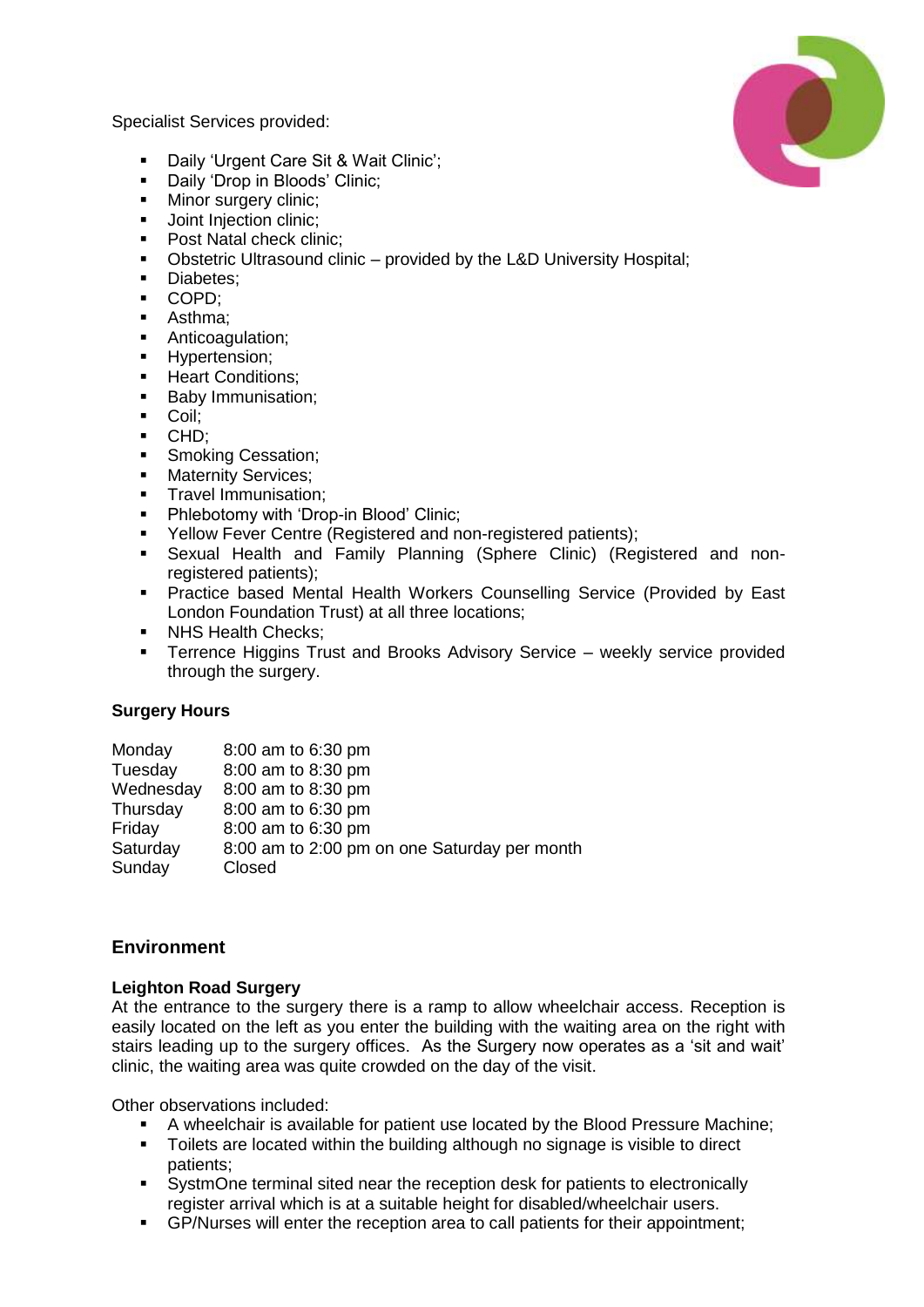- Representatives noted that all reception staff were friendly, helpful and approachable;
- The opening / closing times of the surgery were clearly displayed in the foyer along with the 'repeat prescription box';
- A good range of leaflets and information is available within the surgery, on the TV screen and on their website, including PPG information;
- Representatives did not notice listed names and photographs of GP's displayed at the surgery.

## **Grovebury Road and LRS at Ridgeway Court Surgeries**

The building is in good general condition, with ramped access for wheelchair using patients. The surgeries are clearly well signed at the entrance to the complex and on the outside of the building. The internal décor is clean and bright, although one HWCB representative felt that it could be improved by the addition of some pictures on the walls. The Practice manager informed representatives that some institutions had been invited to provide local artwork but limited response so far.

Other observations included:

- The reception desk is not visible from the entrance but is well signposted;
- A CCTV monitoring screen is sited at the Grovebury Road reception; however representatives noted that it was placed very high on a wall at right angles to the receptionist's desk. Furthermore, it was a fairly small screen, split into six aspects making it very difficult for the receptionist to effectively monitor events;
- Toilets are clean and situated throughout the building;
- Electronic booking-in terminals are sited at the entrance, but at the time of the visit the terminal at LRS, Ridgeway Court was not working;
- **Internal TV screens currently not working:**
- The reception desk and Dispensary access point at Grovebury Road are shared, which means there is little opportunity for confidentiality.
- **Patients may breastfeed wherever they wish and if they require a private room,** one will be provided for them.

#### **Car Parking**

The car park for Leighton Road Surgery is located directly off the main road. Blue badge spaces are sited next to the entrance on either side and there is a marked ambulance bay. Parking spaces here are limited and access to spaces at the rear of the building can be tight at busy times. There are two bicycle racks also provided for patients.

At Ridgeway Court there is a good amount of car parking outside the LRS entrance (10+ spaces, two disabled slots). At the Grovebury Road entrance there are two disabled parking slots and several parking bays for patients. The Practice Manager informed representatives that patients could only use bays marked for the surgery and the practice needed to ensure that patients were not using bays dedicated for other tenants of the building. There are also two bicycle racks for patients.

An area of the car park at the front of the building, adjacent to the LRS entrance, is cut off by security fencing (as at the time of the visit). Representatives were unclear whether this would eventually be available for patients.

#### **Patient Information**

All three surgeries have a selection of Patient Information leaflets available, TV screens are situated in all three sites but at the time of the visit most appeared not to be functioning. A comprehensive amount of information is available on the Leighton Road Surgeries website.

#### **Registration at the Practice(s)**

Patients can register at the Practice either in person at the surgeries or online. A Form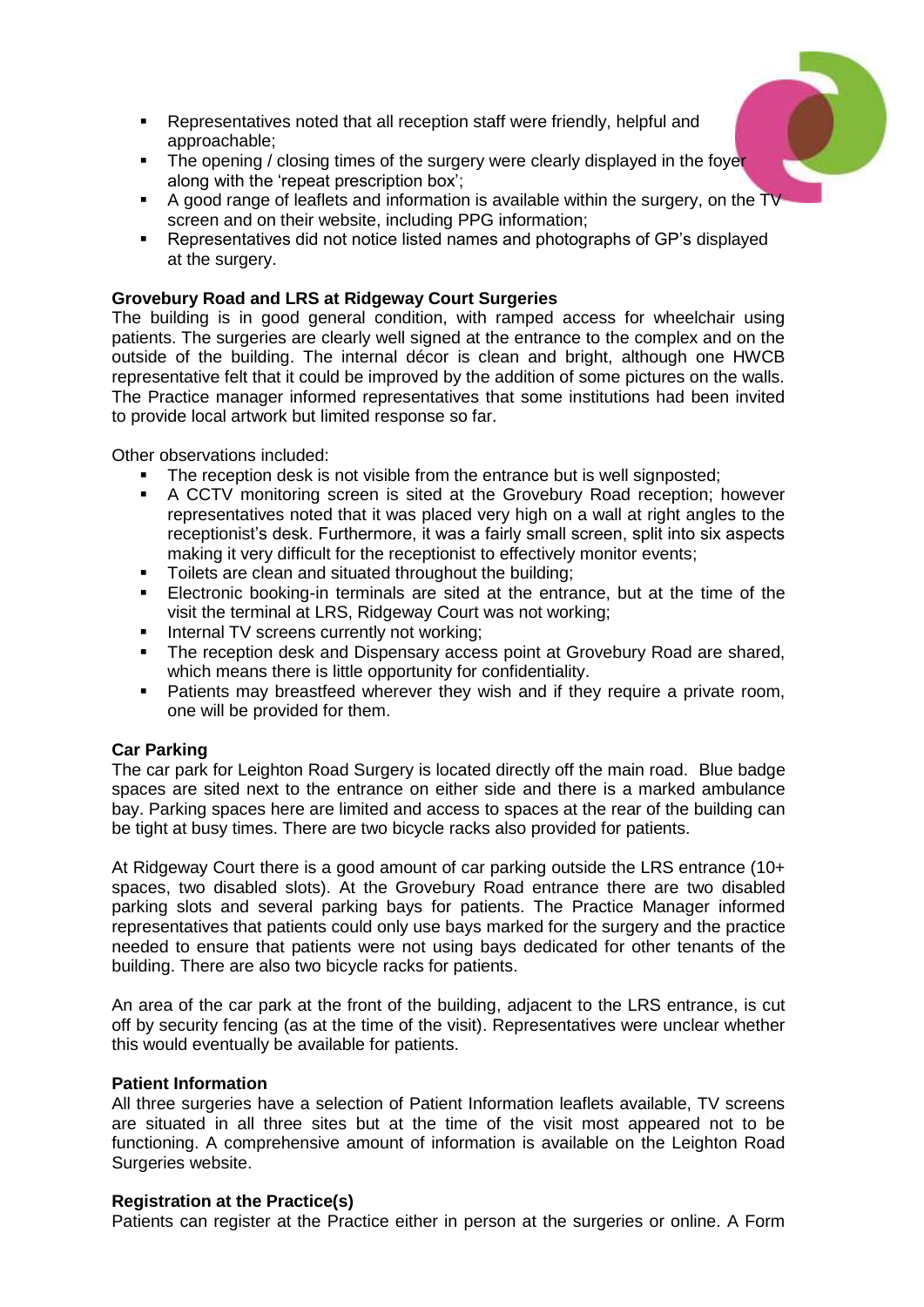GMS1 must be completed as well as a lifestyle questionnaire, which also invites the new patient to make an appointment for a Healthcheck.

#### **Patient Participation Group (PPG)**

The PPG describe their group as; "*We are an independent group of Surgery Users who care about the way our surgery works and the service it can provide. We meet regularly to respond to new initiatives and issues that influence the Surgery. We present a vital link of opinion on behalf of all Surgery Users. Leighton Road Surgery is unique and we want to help it meet all our needs".* 

An application form is available for patients wishing to join the PPG which asks for a name and address. The form also gives each patient the opportunity to tell the PPG about themselves and why they would wish to join Leighton Road Surgery PPG. They also offer a "Virtual membership" for those wishing to join the PPG but unable to commit to meetings.

#### **Patient Consultation**

Patient consultation includes the Friends & Family Test questionnaires and the PPG. The GPs also carry out 360 degree appraisals with patients and these are discussed at Practice meetings.

#### **Appointments System**

Routine appointments, which are now carried out at the Ridgeway Court Surgeries, can be booked in person, by telephone or online via SystmOne. Appointments are for 10 minutes, although longer ones may be requested.

Urgent, same day appointments are accommodated at the 'Sit and Wait' clinic which is held daily at Leighton Road Surgery, where patients are guaranteed to be seen.

#### **Out of Hours Care**

Out of hours care is provided by Care UK. Details of this service are on the Practice noticeboards, on posters at the surgeries, at the main entrance doors and on a message on the answerphone.

#### **Medication & Prescriptions**

Clinical reviews of patients' medication are carried out at least annually, but more frequently if desired and/or necessary. These may be face-to-face with the patient, or over the telephone. The appointment of an 'in house' pharmacist may lead to some changes in this process.

Repeat prescription requests can be made by placing the slip into the boxes at the surgeries or online via SystmOne. The turnaround time is 48 hours (two working days).

#### **Patient Questionnaire Results**

A total of 78 patient questionnaires were completed prior to the visit between the three sites. Results of the questionnaires completed at the Practice were as follows:

- 1. **When registering at the Practice did you receive a practice leaflet/handbook?** – Ten replied 'Yes', 23 said 'No' and 45 could not remember.
- 2. **Did you find it easy to register at the Practice?** 58 said 'Yes', one said 'No' and 19 could not remember.
- 3. **Do you know if the surgery has a Patient Participation Group (PPG)?** 32 said 'Yes' and 46 said 'No'.
- 4. **Are you a member of the PPG?** Only four respondents were PPG members, 74 were not.
- 5. **How do you book appointments at the surgery?** (tick all that apply) Ten people used a combination of Telephone, Online and/or In Person, five used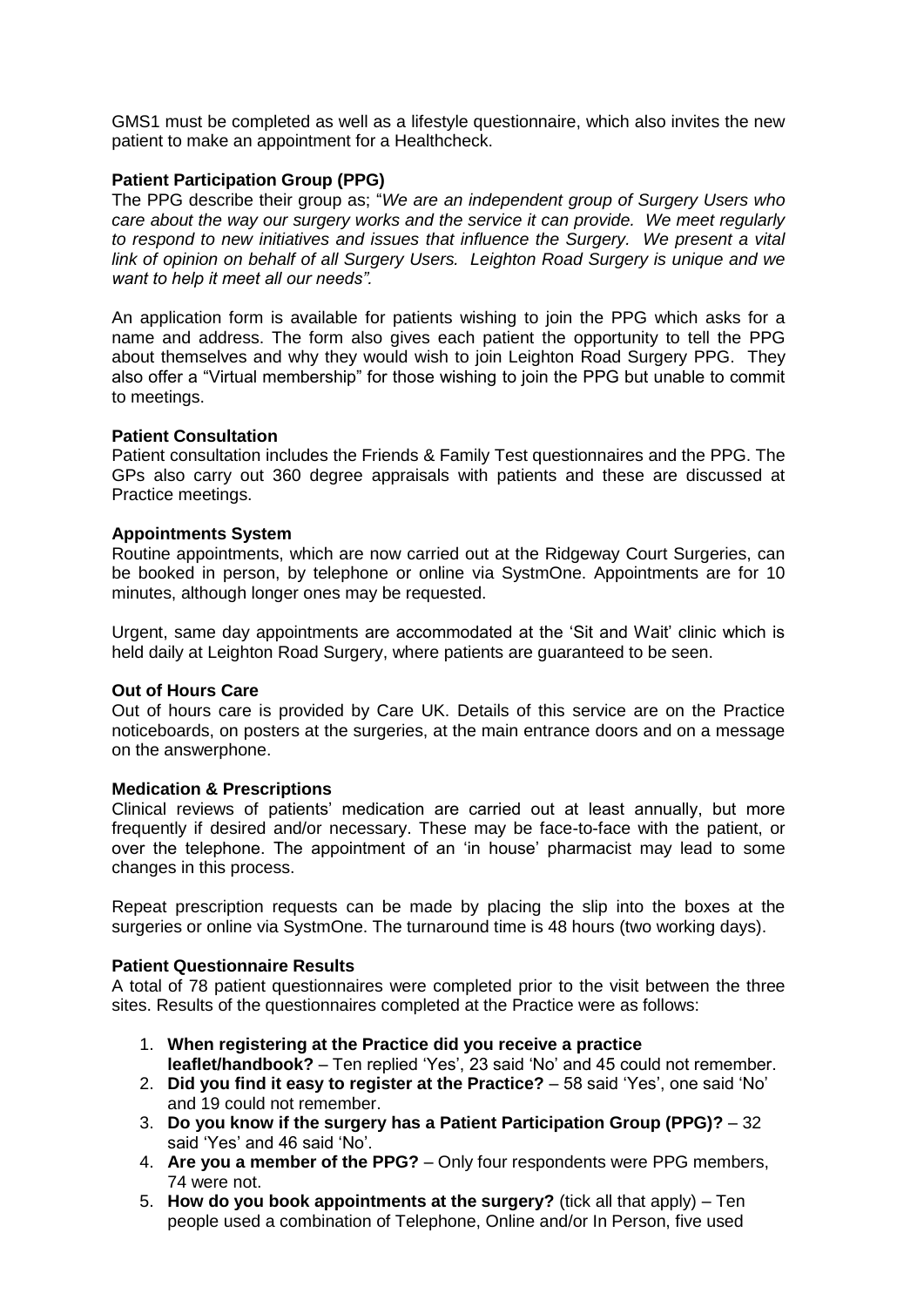

Telephone and/or Online, 17 used Telephone and/or In Person, 38 only used the Telephone, four booked Online and/or In Person and one each only booked In Person or Online.

- 6. **Are there appointments available in unsociable hours?** (e.g. before 8am or after 6:30 pm) – 23 said 'Yes', 16 said 'No', 38 did not know and one did not answer.
- 7. **Can you get an appointment when you need one?** 29 said 'Yes', 36 said 'No' with thirteen other comments including; '*Have to rely on sit-and-wait which is inconvenient when I'm working full-time;*' '*Cannot book on internet – no dates available';* '*There are rarely appointments available online'; 'It depends on urgency'; 'Hardly ever online'; 'Most of the time, NO!'; 'Don't make enough slots available in advance'; 'Four week wait sometimes'; 'Sometimes. I can never book online. No available slots. Ever!'; 'Urgent yes. To see a particular GP no.'*
- 8. **Do you receive a reminder text message about your appointment on your mobile?** – 50 said 'Yes', 20 said 'No', with eight saying they do not have a mobile phone or had not given their mobile number to the Practice.
- 9. **When booking an appointment with your GP are you given a choice of: Minor Illness Nurse, GP, Other e.g. Healthcare Assistant (HCA)?** – Three respondents said they were not given any choice and 16 did not answer the question. Of the remainder, 18 said they were only offered a GP, seven a Minor Illness Nurse and five an HCA. One was offered a GP or HCA, 20 a GP or MI Nurse and eight were offered all three.
- 10. **Do you know what the surgery opening times are?** 52 answered 'Yes' and 24 said 'No' with two not answering the question.
- 11. **What do you do if you need to see a doctor out of hours?** 28 would ring the Out of Hours number or call the surgery to get it. Four would go to a Walk-in centre, eight would call the paramedics or go to A&E, 19 would call 111\*, two would wait until the surgery re-opened and 17 did not answer.\*\*
- 12. **At your appointment, do you feel you have enough time with the GP, Nurse or Healthcare Assistant to discuss your issues?** – 63 answered 'Yes', eleven said 'No' and four did not answer this question.
- 13. **At your appointment, do you feel the GP, Nurse or Healthcare Assistant listens to you and considers your opinion?** – 67 said 'Yes', four said 'No' and seven were unsure.
- 14. **Are staff (Reception /Practice Manager) at your surgery helpful and understanding?** – 55 answered 'Yes', 19 said 'No', one was unsure and three did not answer this question.
- 15. **Do you know how to make a complaint about the surgery?** 31 said that they did, 44 said they did not know and three did not answer the question.

\* Six of this number identified the number as 101 and three said they would call NHS Direct.

\*\*Three said they had never needed to and one responded *"Pray!".*

# **Interaction between Patients and Staff**

HWCB representatives observed interactions between patients and staff, both administrative and clinical. All interactions were carried out in a courteous, professional and friendly manner. Several comments from patients on the questionnaires also made reference to the approachability, helpfulness and friendliness of the staff.

# **Clinical and non-clinical staff**

HWCB representatives spoke to several members of staff during the visit who, almost without exception voiced the opinion that it is '*a great place to work*' and '*I really enjoy it here*:'

Most staff spoken to also agreed that the period of months since the merger had *'thrown*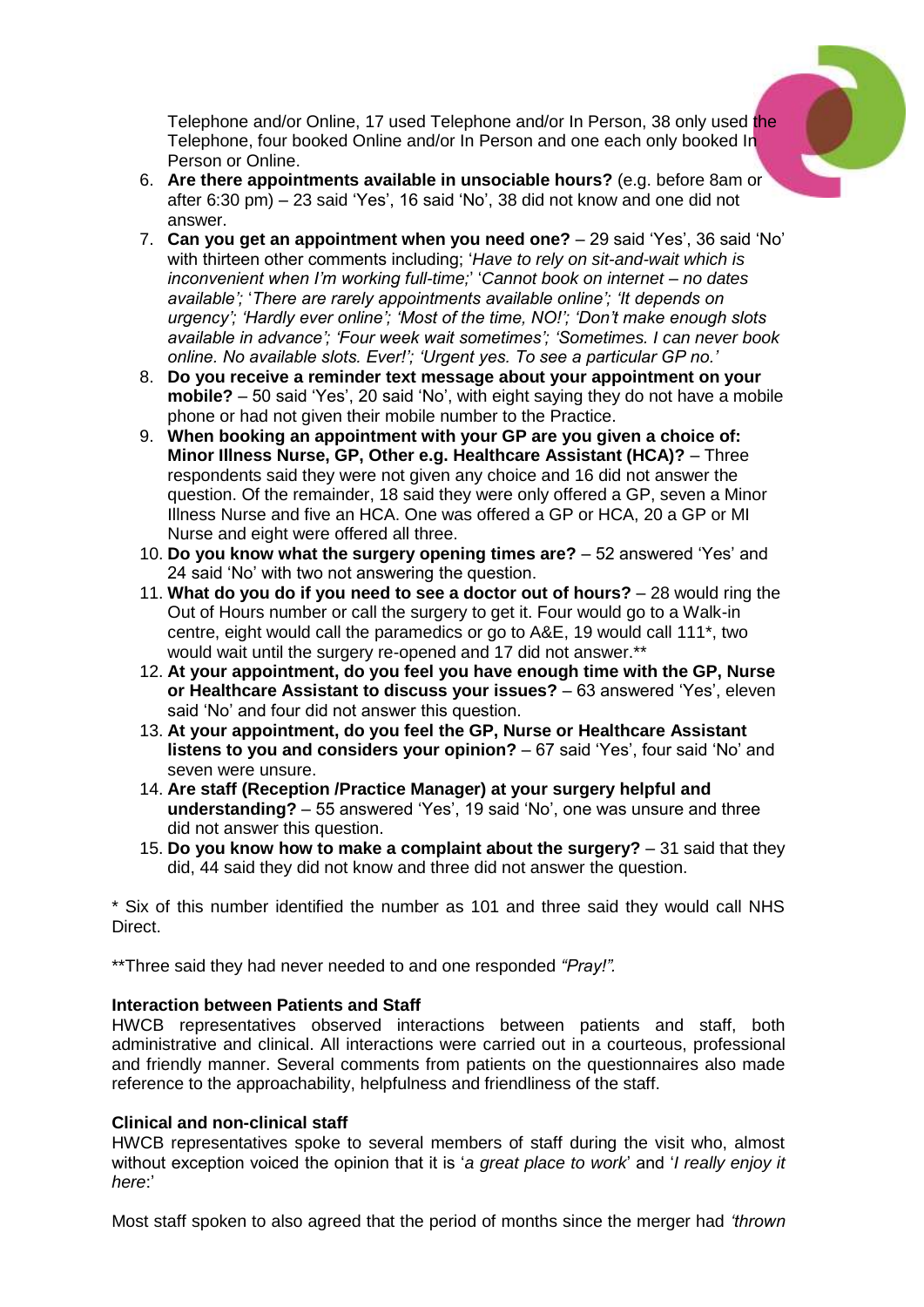*up a number of challenges',* and '*it has been quite hard work, but we're adaptable and feel that we're getting there.*'

In general, HWCB representatives noted that staff felt well supported by both the management and the GPs. However all staff spoken to felt that *'sometimes there were just not quite enough staff on duty to cope with demand.'*

## **Concerns/Complaints Procedure**

The Practice scored two out of five on HWCB's Mystery Shopper report 'Investigating the Complaints Process – General Practice' earlier this year. Representatives are pleased to report that remedial action was taken and the Practice now scores five out of five. However one concern remained; during the visit some members of staff spoken to seemed to only have a vague idea of the complaints procedures.

#### **Additional Findings**

The Leighton Road group of surgeries is going through a transitory phase following the merger, and has a vision and big plans for the future, including setting up a Walk-in Centre for the whole of Leighton Buzzard. The Practice's currently provide GP services for three local Residential and Nursing Care Homes.

The Grovebury Road Practice operates a policy of employing two sixth form school leavers per year to gain valuable work experience working as administrative members of staff, which also serves to strengthen links with the wider community.

Working closely with the Luton & Dunstable Hospital, the Practice hosts a midwife 'hub' at the Grovebury Road site which is open to all Leighton Buzzard residents. A daily counselling service is available at the Grovebury Road surgery operated by East London Foundation Trust (ELFT), Mental Health provider for Bedfordshire and Luton.

# **General comments received from patients included:**

- *'A three-hour wait is much too long; more doctors should be here'.*
- *'I have cancer and part of my treatment is a three-monthly Cadex injection. Today I arrived at Grovebury Road for my 8:00am appointment. No record of this anywhere so sent to Leighton Road 'Sit and wait'. Cancer is obviously life threatening and very traumatic. It is now 10:05 am, still waiting, no sign of being seen. Very stressed, missing work. Not Happy'!*
- *'I have registered for online bookings but have not heard anything'.*
- *'The new arrangement is difficult. We have to walk to a bus stop (10 mins), get the bus to Grovebury Road or alternatively a Taxi (£10 return). Can elderly patients not be treated at Leighton Road Surgery?'*
- *'If I need to see a GP on the day they are fully booked – unless it is an emergency, then referred to whoever is available'.*
- *'It's OK coming to Sit & Wait but should have more doctors on.'*
- *'I have called every morning this week at 8:00am to get an appointment. It's now Friday and had to come to the Sit and Wait. I understand this is only for urgent matters. I don't class my symptoms as urgent, but it's the only way to see a doctor.'*
- *'I do think you should be able to book an appointment when you ring up rather than have to do the Sit and Wait, as usually waiting over an hour which is quite inconvenient'.*
- *'The nurses and doctors are very helpful. Practice is very busy'.*
- *'Despite the Sit and Wait, it can still be up to a month for a routine appointment which is too long and therefore forces people to use the Sit and Wait for smaller non-urgent appointments'.*
- *'I would not complain; they do their best.'*
- *'Not a patient, but attending with 11-year-old granddaughter who is. Reception*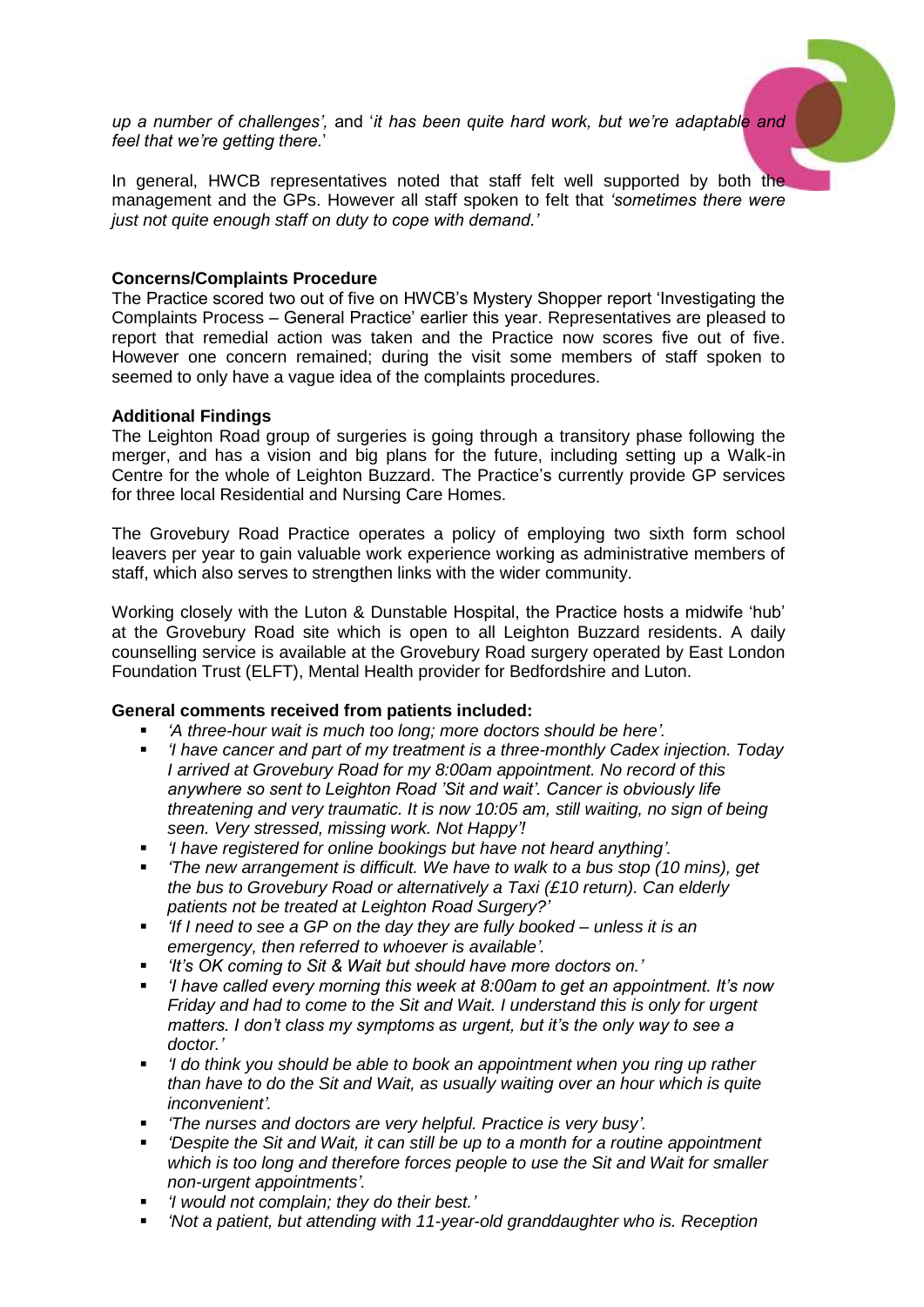

*very helpful when we rang and when we arrived. Excellent service. Thank you.'*

- *'We have just amalgamated with another surgery prior to that I could answer these questions; as I have not experienced the new regime I cannot comment. However, it's not looking good i.e. no appointments for blood tests just turn up and wait between 8-12; not easy if fasting or have a disability.'*
- *'Geographic split in surgeries - causing treatment problems'.*
- *'I find all receptionists very helpful. I feel sorry for the abuse they get.'*
- *'I feel the Sit and Wait clinic devalues your patient's time.'*
- *'Those of us who always attend appointments are penalised by those who don't. This is because few appointments are available in advance to try and minimise the no-shows. But it makes those of us with heavy work commitments and travelling too difficult to organise in advance. The naming system for the three buildings is too confusing and needs changing.'*
- *'Even though under pressure, the reception staff are good.'*
- *'Appointments can be very difficult to get.'*
- *'Very good doctors, but not enough of them. Very difficult to get a non-urgent appointment. Situation has got worse in the last 10 years.'*
- *'Based on today's experience, having only one person on reception creates queues. Today she was very good dealing with a wide range of queries from patients – but another body would have reduced delays'.*
- *'The Sit and Wait service needs to be quicker; I have been here 3 hours and there are still another 4 people before me. The doctor seems to be giving people 20-30 minutes per person.'*
- *'It's very hard to find appointments these days; it has to be on the day most of the time and not many options available.'*



# **Recommendations**

Healthwatch Central Bedfordshire (HWCB) supports the 'forward thinking' approach displayed by the Practice to improve the overall experience of patients including access to clinicians. However, in light of many comments made by patients on the questionnaires, HWCB would recommend that patient opinion and/or feedback on the changes at the surgeries is regularly sought in order to maximise patient satisfaction.

HWCB also recommends that the CCTV screen at Grovebury Road is positioned for maximum effect, possibly within the actual reception desk, as it is ineffective in its current position. In addition, we would recommend that regular maintenance of all the electronic booking in terminals takes place to ensure all are working correctly for the benefit of patients.

HWCB noted that some practice staff were not fully aware of the complaints procedure/process and would therefore recommend that all members of staff undertake refresher training into the Practice's Complaints Procedure and Policy.

The majority of comments received from patients indicated a frustration with the current appointments system, which is not unknown within a busy practice(s). HWCB would therefore recommend that the Practice consider utilising a project which aims to educate patients to ensure that each patient can receive the right care and treatment at the right time and possibly alleviate pressure for appointments with the GP (e.g., encouraging patients to make an appointment with a Practice Nurse or Minor Illness Nurse). HWCB have recently been working in partnership with Flitwick surgery to gather information from patients to gain an understanding of patient expectation of services provided by a modern GP surgery, ultimately to help improve the patient experience. HWCB would be happy to work with all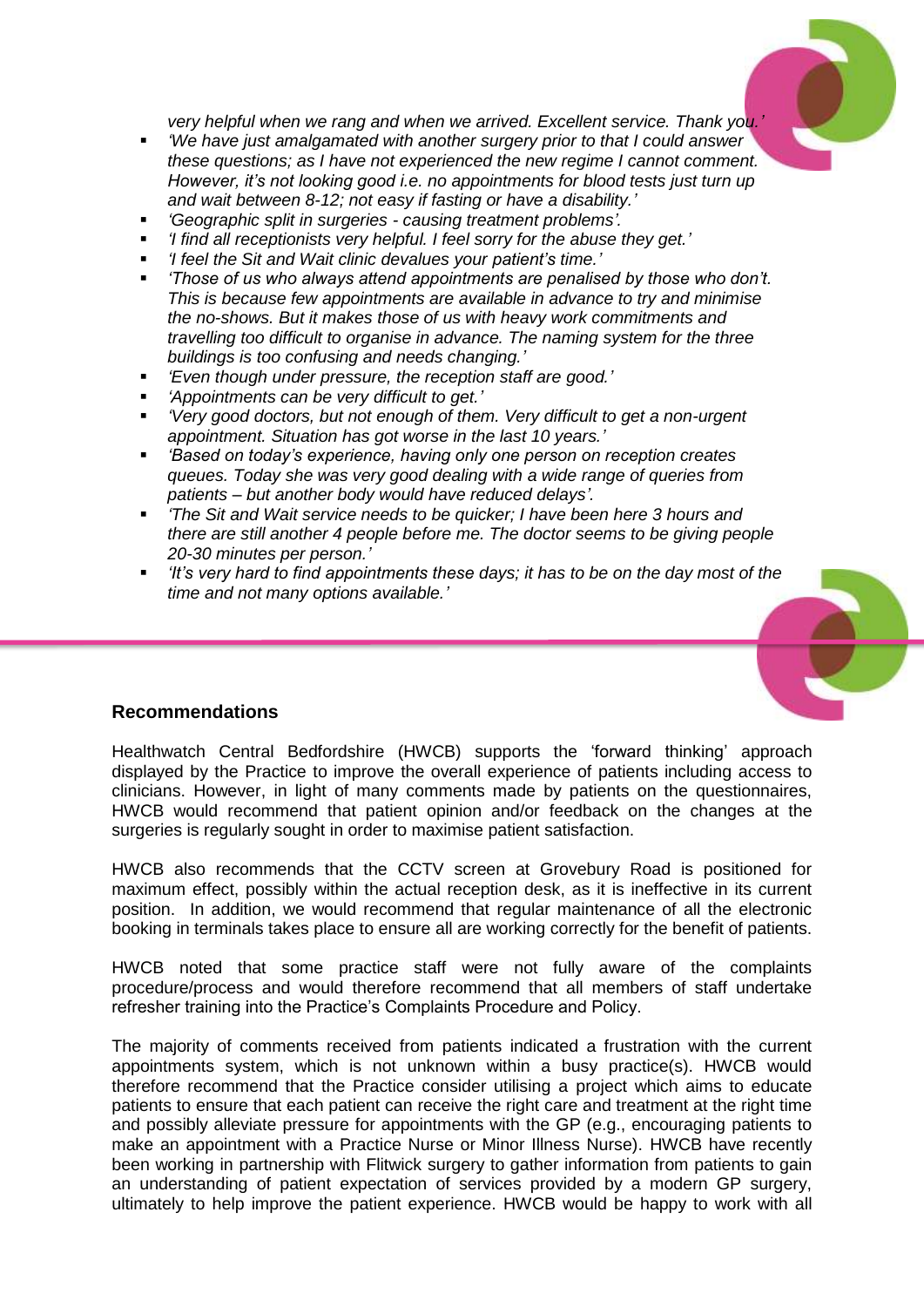three surgeries in Leighton Buzzard in a similar way if you feel this would be of benefit to you.

Finally, Healthwatch Central Bedfordshire recommends that this report is shared with the patients and staff (clinical and non-clinical) of the Practice and to advise that if they should wish to contribute any additional comments about the report, to contact Healthwatch Central Bedfordshire direct.